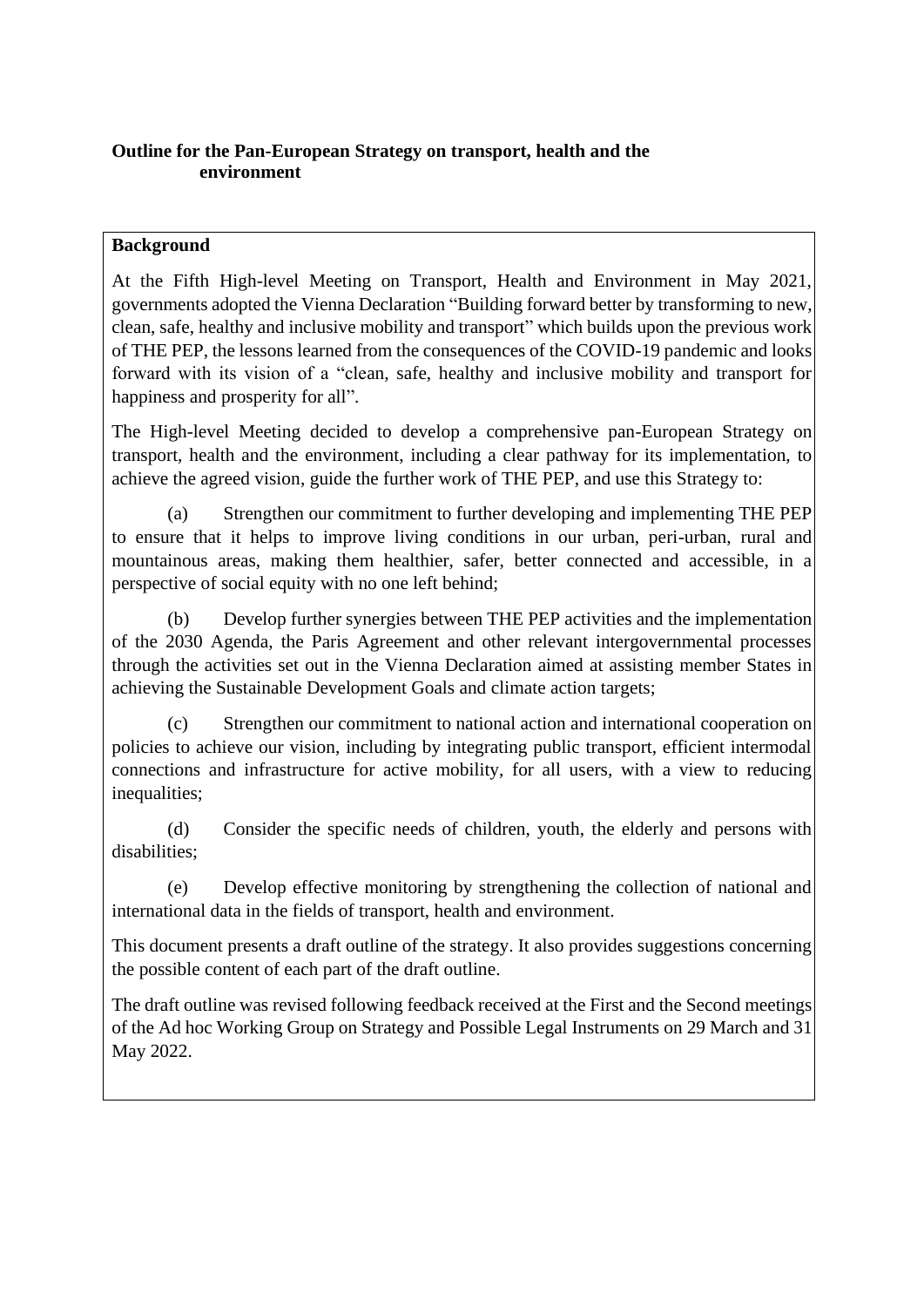### **PROPOSED OUTLINE OF THE STRATEGY**

#### **Introduction/Background**

The transport sector is crucial to sustainable development, promoting health as well as the quality and livability of the environment. By working together, transport health and environment can contribute significantly to individuals, communities and societies, reduce inequalities and support human development and high-quality environments. It can also contribute to enhancing sustainable transport and fostering healthy and resilient communities and economies. For this, member States agreed to develop a comprehensive Pan-European Strategy on transport, health and the environment, which is objective-oriented and develops in the framework of the mandate of the Vienna Declaration.

The strategy could be considered as part of the long-term development plan on its way to achieve the healthy, green and sustainable transport in the pan-European region. The Strategy should be a political document that sets goals, objectives and ways to achieve them, large blocks of measures taking into account the forecast of the development of the situation (economic, social, climatic, environmental, etc. aspects) in the UNECE region. The Strategy should be accompanied by a Plan for its implementation .

The initial part of the introduction could explain what the relationships are between transport, health and environment and why there is a need for accelerating the transformation towards sustainable transport and mobility.

This part could also introduce the three questions to which the Strategy could provide answers:

- 1) Where are we now?
- 2) Where we want to be in 2030?
- 3) How do we get there?

The entire structure of the Strategy could also be organized around these three main questions.

**Question 1** is answered in part by the 2021 publication "Road transport facts and figures: How healthy and environmentally friendly is our transport today?".

**Question 2** is answered in a broad sense, at least in part, by the vision set out in the Vienna Declaration:

1. Adopt our ambitious vision of "clean, safe, healthy and inclusive mobility and transport for happiness and prosperity for all";

2. Commit to leading the transformation of transport and mobility to achieve our vision, while involving stakeholders, including national, subnational and local authorities, communities, companies and civil society, especially youth and children, in this transformation towards green and healthy mobility and transport, taking into account the recommendations set out in annex II to the present Declaration, focusing on:

(a) Ensuring the resilience of transport systems to climate change, pandemics and other disasters;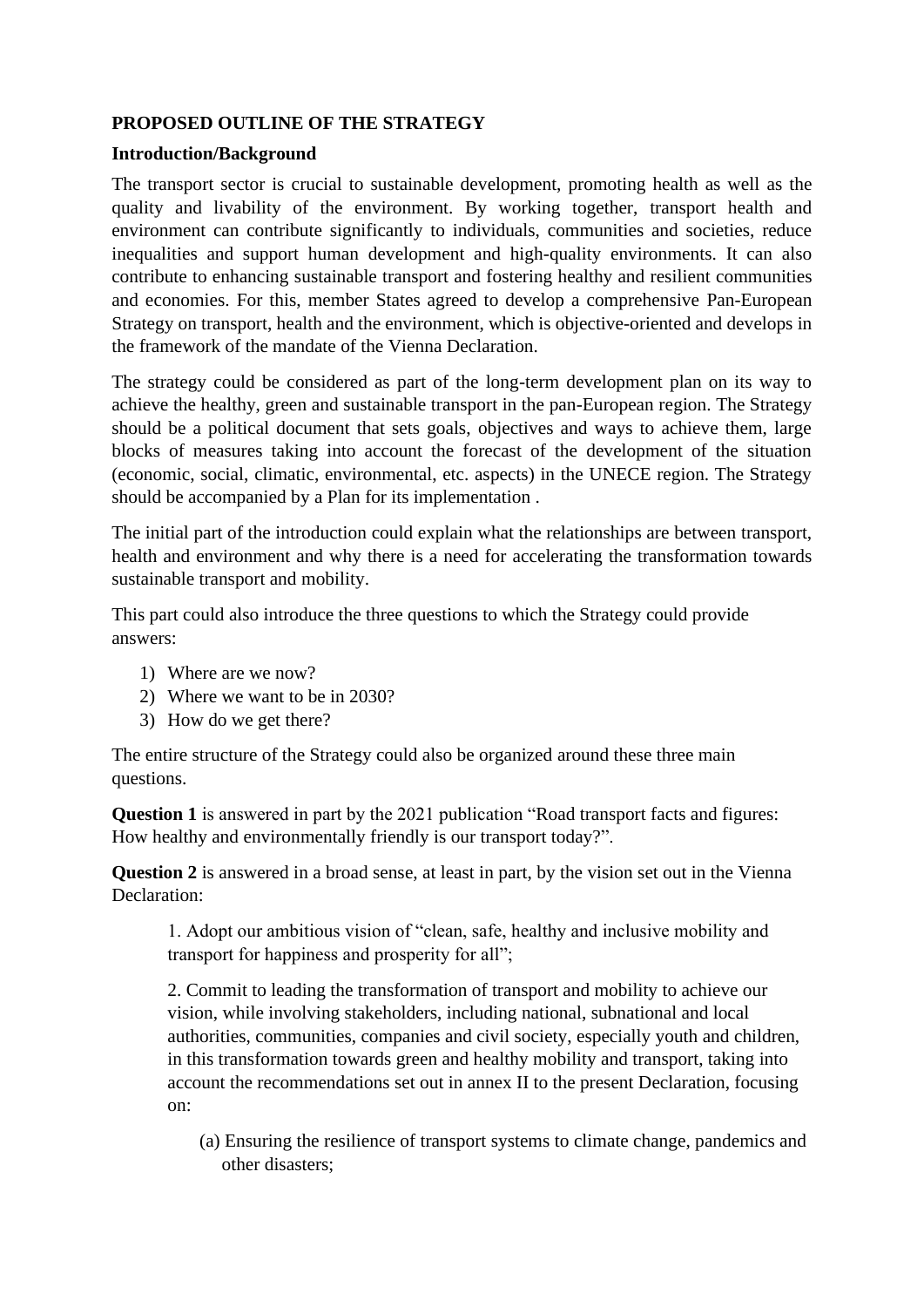- (b) Improved living conditions in cities and regions by integrating environmental and health policies and objectives into coordinated transport and spatial planning;
- (c) Clean, safe, low-noise and net-zero emission transport by implementing policies and actions for healthy, active and safer mobility;
- (d) The social inclusivity of access to mobility and transport;
- (e) Directing investments, fiscal incentives and green finance initiatives towards sustainable transport to stimulate job creation and the economy;
- (f) Making the best use of the benefits of the digitalization of transport and mobility services;
- (g) Implementing sustainable mobility management and services, employing appropriate technologies for clean, efficient, healthy and safe transport systems;
- (h) The promotion of solutions to implement sustainable urban mobility, including a wide range of electric urban public transport modes and cycling and walking, and consideration of these forms of mobility in transport and spatial planning.

The introduction section could also define the **scope** of the Strategy, in particular, the proposed areas to be covered by the Strategy could be the following:

- Geographical scope, within the UNECE-WHO/Europe area
	- o Urban areas
	- o Peri-urban areas
	- o Rural areas
	- o Coastal and mountainous zones
	- o Border regions
- Type of emissions
	- o Transport-related greenhouse gas emissions
	- o Transport related air pollution
	- o Traffic noise
- New developments on transport, health and environment
- Road congestion
- Safe mobility
- Transport systems and infrastructure
- Active mobility
- Physical (in)activity
- Land use, urban and transport planning
- Intelligent transport systems
- Inequalities in transport, including gender
- Clean and low emissions vehicles and transport technologies
- Energy efficiency in urban mobility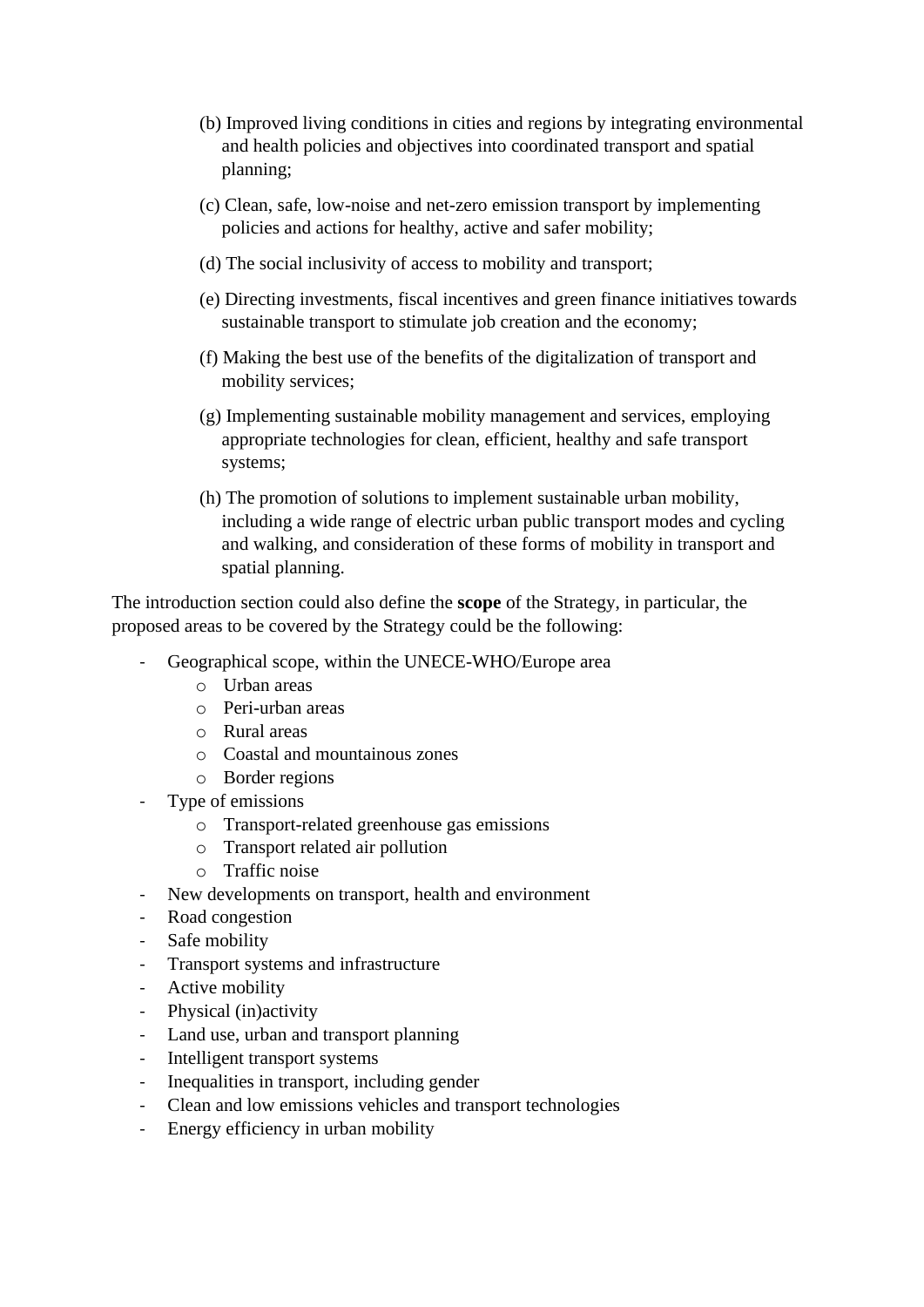The strategy would not address (in detail) aviation, maritime transport or long-distance railways.

Agreeing on the scope would be an important element in the development of the strategy. The scope should be in line with the Vienna Declaration and should make the interconnections between the three sectors clear. At the same time, the scope should not be too wide, risking diluting resources and creating overlaps with other processes.

**Question 3**, on "how do we get there?", will emphasize the role of THE PEP in supporting the achievement of the strategy (including through interaction with other international organizations and processes) and thus the vision of THE PEP. It may also identify a need for possible legal instruments to support the strategy implementation.

# I. **WHERE ARE WE NOW?**

## **1. Transport and mobility– the reality, challenges and opportunities in the pan-European region** (**situation analysis)**

Defining the current situation and the problem is an important first step for strategic planning. This part could provide an analysis of the state‐of‐the‐art, barriers, needs and opportunities of the existing situation in the pan-European region with regard to the scope areas mentioned above. While discussing the current challenges it is important to also analyze and take into account possible trends and future developments. This part could build upon the Facts and figures on the Transport, Health and Environment Pan-European Programme.

In particular, among others, the following can be addressed:

- The main challenges related to transport, health and environment;
- Challenges related to the political, legal, economic, social and technological factors;
- Benefits and opportunities;
- International policy tools and instruments.

# *1.1.The main challenges related to transport, health and environment (how healthy and environmentally friendly is our transport today?)*

This subsection will discuss in detail specific health and environmental challenges in transportation focusing on scope areas defined above such as:

- current transport policies and trends
- emissions from transport sector
- safe and healthy mobility
- public transport systems
- active mobility infrastructure
- traffic congestion and traffic noise
- land use
- internalization of external costs of transportation
- other...

#### *1.2. Challenges related to the political, legal, economic, social and technological factors:*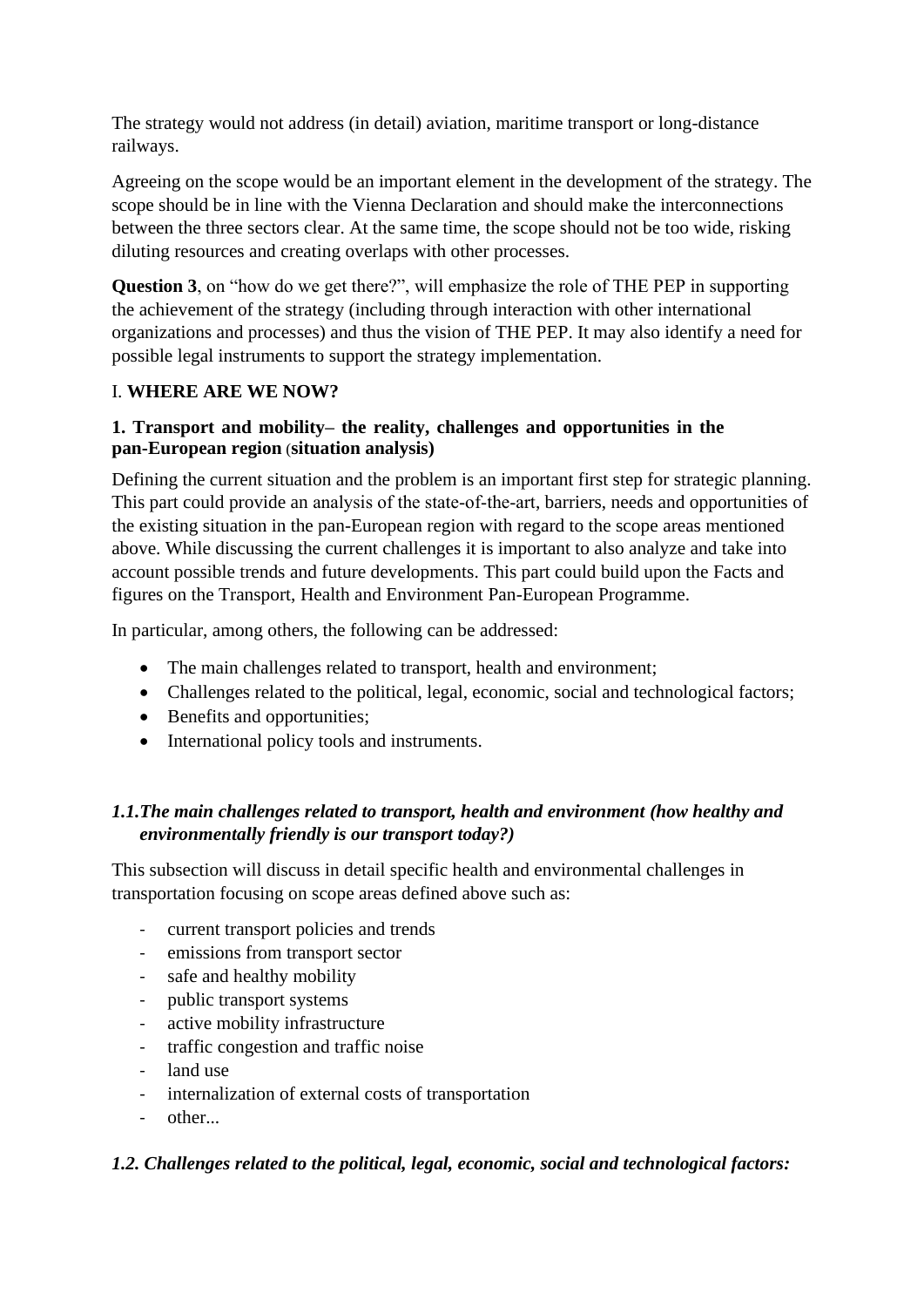This subsection will focus on the governance aspects, such as:

- deficiency of a clear political vision for healthy and sustainable transport (in particular, in the eastern part of the region)
- inadequate institutional framework and governance mechanisms
- inadequate legislation and regulations
- lack of professional staff in the national and local authorities
- inadequate funding and insufficient financial resources
- poor data collection and monitoring systems
- insufficient education and awareness
- limited civil society engagement
- other...

## *1.3. Benefits and opportunities*

This subsection could highlight the needs and opportunities for transformation and the benefits of healthy, green and sustainable transport, in particular:

- health and wellbeing benefits
- environmental and climate benefits
- economic benefits
- improved access and mobility benefits
- social inclusion and gender equality
- more rational land use
- other...

### *1.4. International policy tools and instruments*

The subsection could review available international instruments dealing with transport, health and environment issues such as:

- THE PEP
- Inland Transport Committee (ITC), World Health Organization (WHO) and Committee on Environmental Policy (CEP) activities and their legally binding instruments
- International commitments and legal instruments
- Policy tools and instruments on subregional, regional and global levels supporting sustainable transport, including those of regional economic integration organizations

In the context of the review of available international instruments dealing with transport, health and environment, this subsection could analyze:

- the regulatory gaps;
- the potential of a legal instrument for THE PEP and possible synergies.

# II. **WHERE WE WANT TO BE IN 2030?**

**Strategic Vision and Objectives**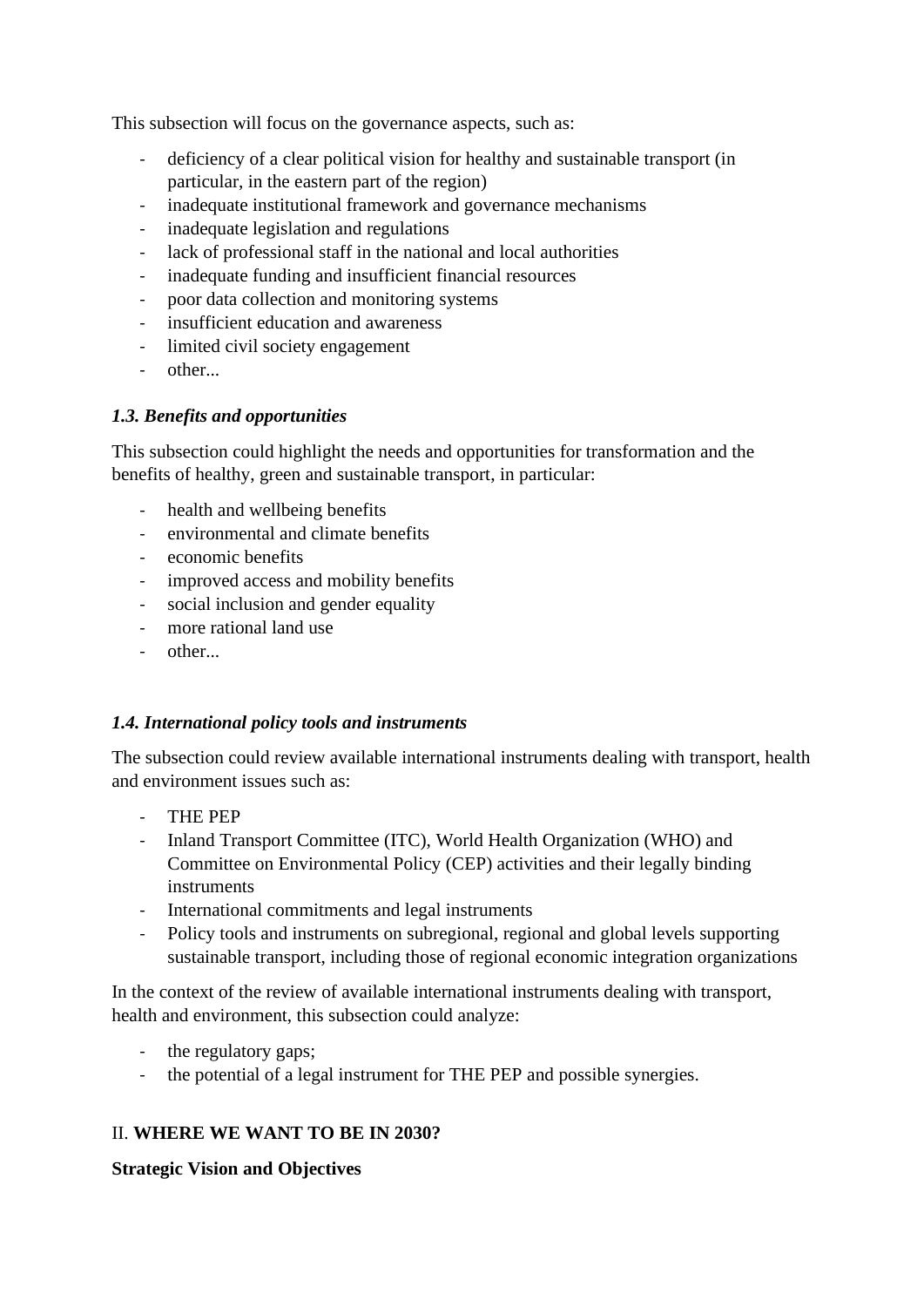This section could determine the goals and objectives of the Strategy; it could be based on the Vienna Declaration, its Annexes, SDGs and other relevant strategic policy documents:

## a) **Vision**

- Clean, safe, healthy and inclusive mobility and transport for happiness and prosperity for all (the vision of the Vienna declaration)
- b) **Objectives**
- Enhancing the resilience of transport systems to climate change, pandemics, and other disasters;
- Creating living environments that are safe and support the well-being of communities and individuals;
- Providing healthier and sustainable transport options that reduce pollution, noise and congestion while supporting active lifestyles and road safety and improving air quality;
- Ensuring the social inclusivity, affordability and equity in transport systems;
- Implementing sustainable urban and transport planning solutions;
- Capitalizing on micro-mobility;
- Increasing a level of attractive, safe, affordable and reliable public transport
- Making essential living needs accessible by walking and cycling;
- Achieving fair division of streets and public space among all road users;
- Increasing awareness and improving communication to the public on sustainable transport;
- Integrating gender issues in transport sector;
- Supporting individuals and economies through new jobs and professions linked to new transport policy options;
- Insuring financial sustainability of transport services;
- Developing synergies between THE PEP activities and the implementation of the 2030 Agenda, the Paris Agreement and other relevant intergovernmental processes, including the EHP;
- … etc.

# **III. HOW DO WE GET THERE?**

### **Strategic approach**

To achieve the above-mentioned objectives, it would be important to define strategic approaches and main principles, such as:

- a) Implementing the "Avoid, Shift and Improve" (A-S-I) principle;
- b) Integrating environmental and health policies into coordinated transport and spatial planning;
- c) Directing investments, fiscal incentives, green finance initiatives towards healthy, green and sustainable transport;
- d) Promoting involvement of all stakeholders including national, subnational and local authorities, communities, business sector and civil society, with a special focus on youth and children;
- e) Facilitating technological innovation and digitalization in transport;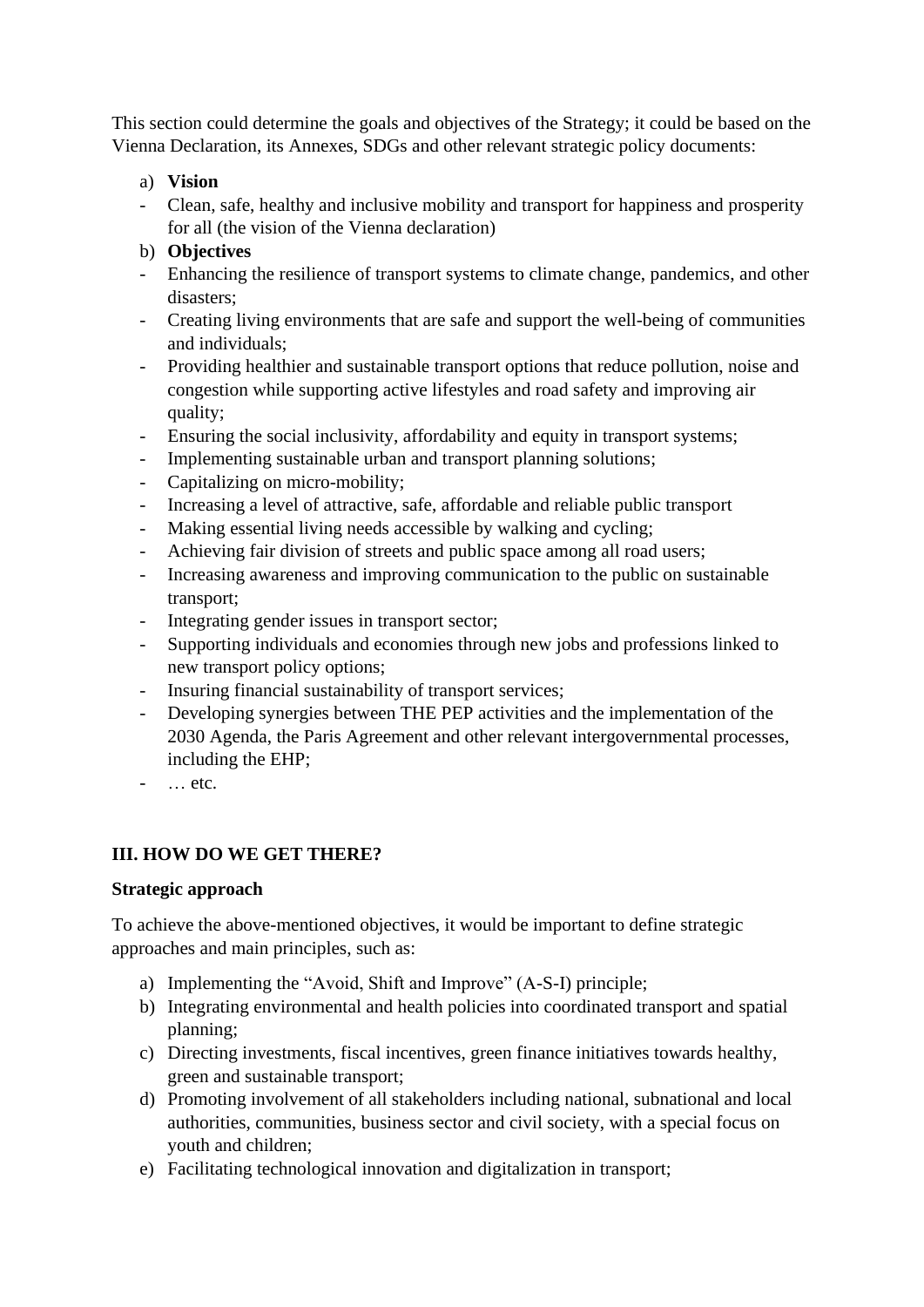## **Priority policy areas**

This part could define priority action areas, such as:

- a) Improving governance at the national and local levels (structures, dissemination of responsibilities, vertical and horizontal collaboration, etc.);
- b) Implementing the international commitments and legislation (Agenda 2030, Paris Agreement, etc.; national legislation, rules and regulations, etc.);
- c) Monitoring and evaluation (country needs, data collection, surveys, etc.);
- d) Promoting education, communication and awareness raising;
- e) Building leadership capacity in the public service to consistently formulate, implement, and monitor policies coherent with healthy, green and sustainable transport in across sectors;
- f) Developing and strengthening implementation mechanisms;
- g) … etc.

### **Implementation Plan**

As stated by the Vienna Declaration the Strategy should include a clear pathway for its implementation. This part would cover a set of measures and implementation mechanisms, the comprehensive "road map" for the implementation of the Strategy. The proposed measures, among others, could include:

- a) Developing proposals and recommendations for improving the governance at the national and local levels and ensure their implementation;
- b) Elaborating innovative financing mechanisms, financial support programmes, fiscal incentives, green finance initiatives for promoting the use of sustainable low carbon fuel options and increasing the share of renewable energy powering transport;
- c) Improving transport planning procedures and methods; ensuring their widespread implementation to improve the operation of transport systems; integrating accessibility into mobility planning methods;
- d) Elaborating and implementing concrete measures to increase a level of attractive, safe, affordable and reliable public transport;
- e) Implementing concrete measures to reallocate and redesign public space and transport infrastructure, to provide conditions favourable for safe walking and cycling;
- f) Establishing close cooperation between THE PEP, other international organizations and international financial institutions to develop green finance instruments, with a focus on the introduction of high-quality public transport services and the promotion of active mobility and mobility management;
- g) Organizing national, subregional and regional workshops for sharing knowledge and good practices;
- h) Developing methodological guidance for data collection and analysis;
- i) Conducting awareness raising activities;
- j) Analyzing different legal options and elaborating draft proposals for possible legal instruments, which would also provide a solid legal basis for THE PEP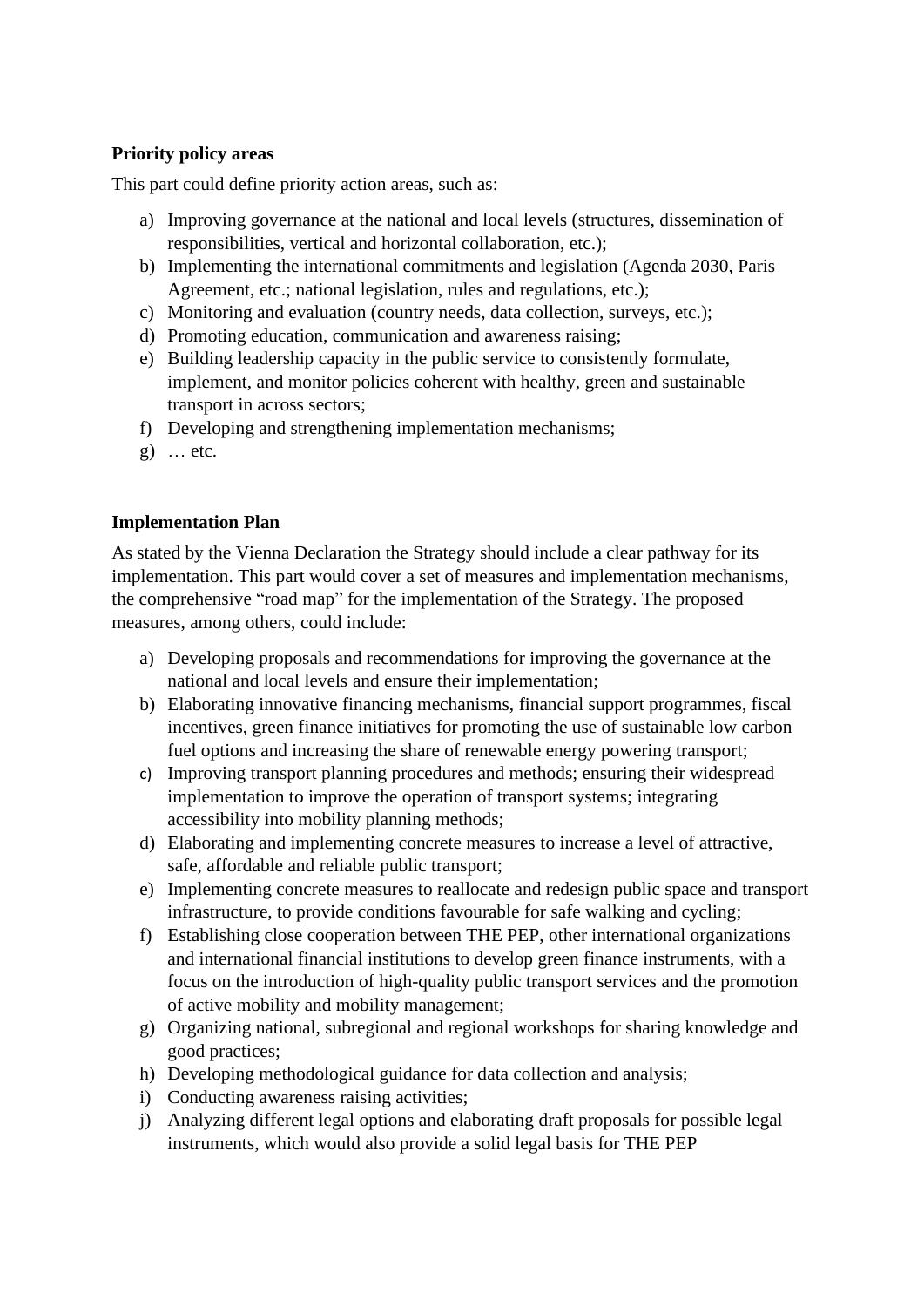- k) Developing THE PEP tools and promoting their application in decision-making processes;
- l) Promoting the training of specialists in the field of sustainable transport planning.

THE PEP could be used as an effective mechanism for the implementation of abovementioned measures, provided that it has a robust foundation with a long-term strategic perspective and sustainable funding;

It is recommended that along the identified measures the implementation costs and the timeline would also be defined.

#### **Who is going to implement the strategy?**

The implementation of the Strategy would be the responsibility of the Member States, at the same time THE PEP and other international cooperation frameworks could offer opportunities for strengthening and supporting implementation at the national level. In order to raise effectiveness in implementing the strategy, the individual member States could support themselves by creating their own policies. It would be key to build a strong, inclusive political commitment and leadership at the highest political level to foster whole-of-government action for the implementation of the Strategy.

#### **Monitoring and evaluation**

This part could define set of appropriate indicators and monitoring tools for evaluating the effectiveness of the implementation of the strategy.

**----------------------------**

### **Way forward**

A proposed timeline on what milestones need to be achieved and under what time schedule, is provided below:

# **Activities Plan for the development of a comprehensive pan-European Strategy on transport, health and the environment, including a clear pathway for its implementation**

| <b>Timeline/Date</b> | <b>Activity Description</b>                                                                                          |
|----------------------|----------------------------------------------------------------------------------------------------------------------|
| 27-28 October 2021   | Discussion of the outline of the Strategy and defining next steps<br>for the elaboration of a comprehensive document |
|                      |                                                                                                                      |